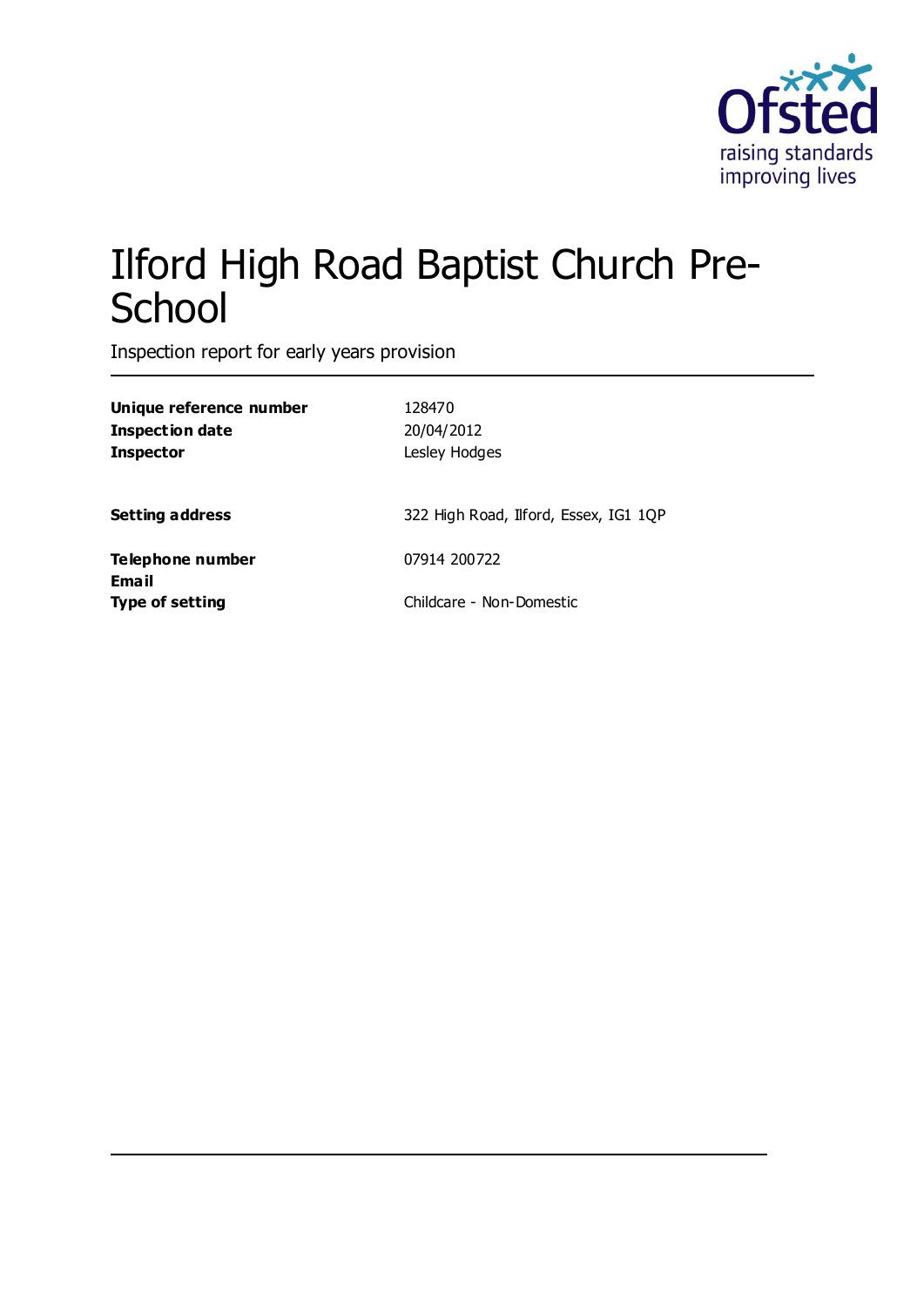The Office for Standards in Education, Children's Services and Skills (Ofsted) regulates and inspects to achieve excellence in the care of children and young people, and in education and skills for learners of all ages. It regulates and inspects childcare and children's social care, and inspects the Children and Family Court Advisory Support Service (Cafcass), schools, colleges, initial teacher training, work-based learning and skills training, adult and community learning, and education and training in prisons and other secure establishments. It assesses council children's services, and inspects services for looked after children, safeguarding and child protection.

If you would like a copy of this document in a different format, such as large print or Braille, please telephone 0300 123 1231, or email enquiries@ofsted.gov.uk.

You may copy all or parts of this document for non-commercial educational purposes, as long as you give details of the source and date of publication and do not alter the information in any way.

T: 0300 123 1231 Textphone: 0161 618 8524 E: enquiries@ofsted.gov.uk W: [www.ofsted.gov.uk](http://www.ofsted.gov.uk/)

© Crown copyright 2012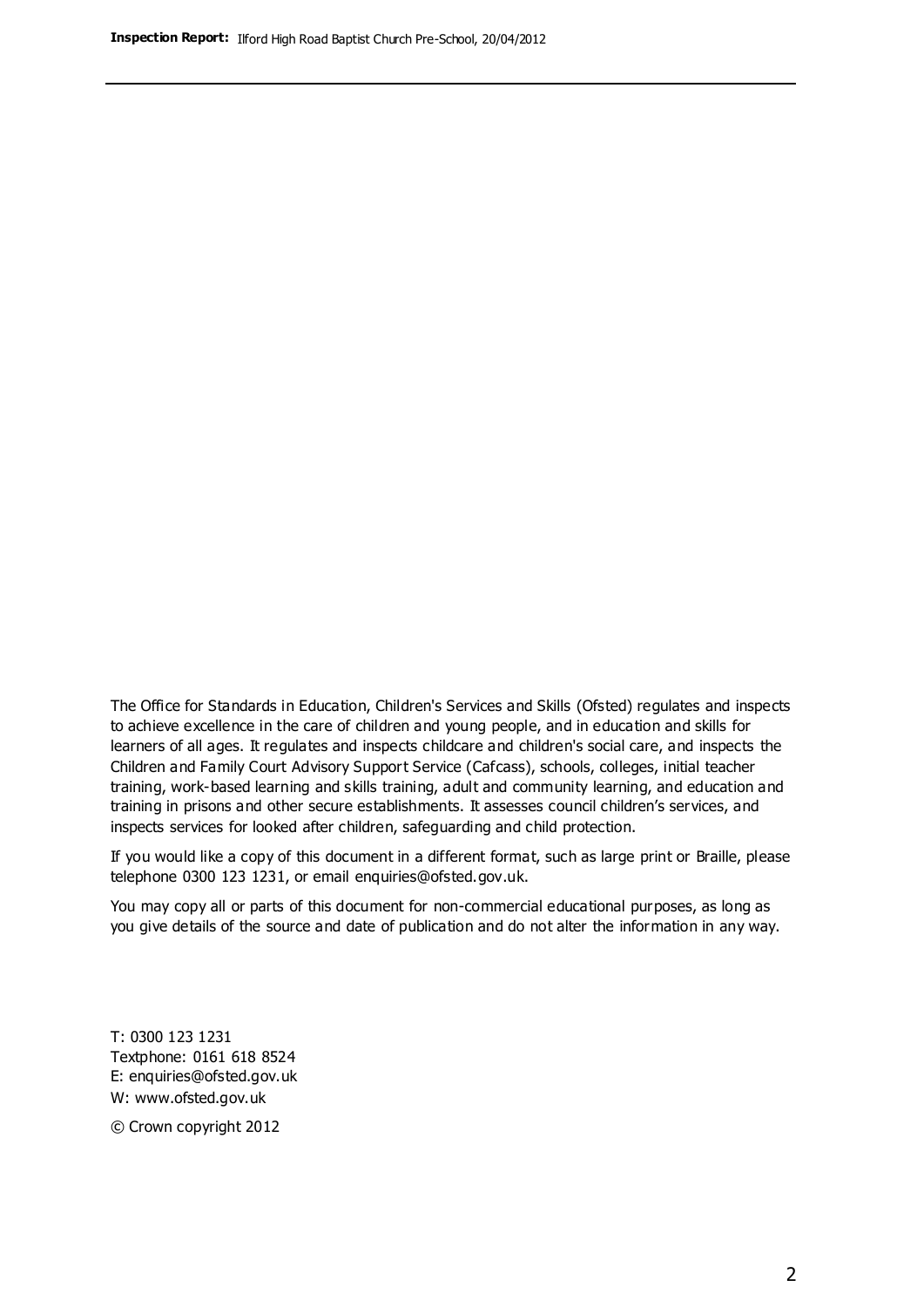#### **Introduction**

This inspection was carried out by Ofsted under Sections 49 and 50 of the Childcare Act 2006 on the quality and standards of the registered early years provision. 'Early years provision' refers to provision regulated by Ofsted for children from birth to 31 August following their fifth birthday (the early years age group). The registered person must ensure that this provision complies with the statutory framework for children's learning, development and welfare, known as the *Early* Years Foundation Stage.

The provider must provide a copy of this report to all parents with children at the setting where reasonably practicable. The provider must provide a copy of the report to any other person who asks for one, but may charge a fee for this service (The Childcare (Inspection) Regulations 2008 regulations 9 and 10).

Please see our website for more information about each childcare provider. We publish inspection reports, conditions of registration and details of complaints we receive where we or the provider take action to meet the requirements of registration.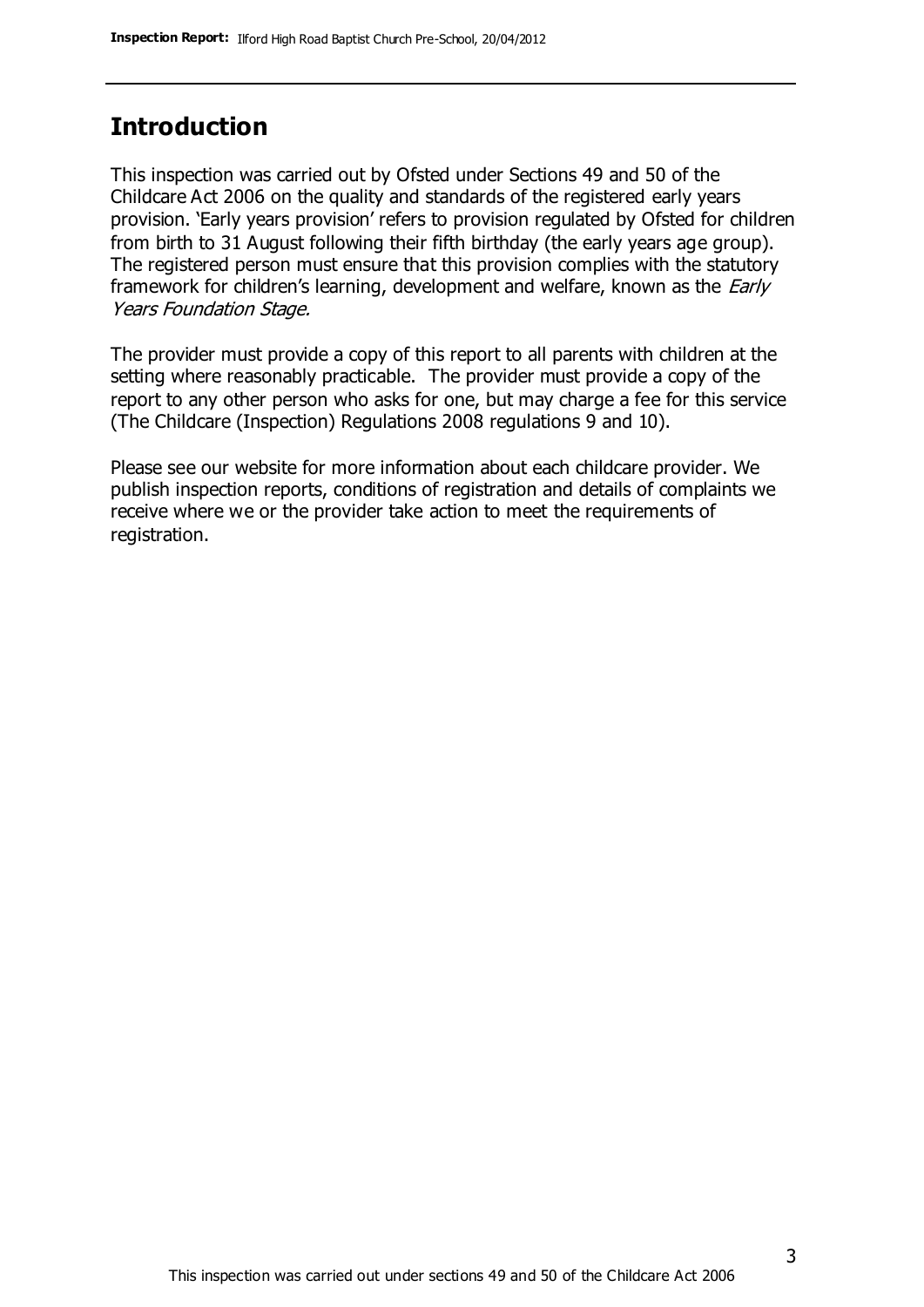# **Description of the setting**

Ilford High Road Baptist Church Pre-School was registered in 1992. It has a Christian ethos and operates from a church building located near to Ilford town centre in the London Borough of Redbridge. It is close to local parks and other amenities. It is registered on the Early Years Register. The pre-school has the use of a large hall, one adjoining smaller room and an additional small room. The children also use an enclosed outside play area. A maximum of 36 children in the early years age group, over the age of three years may attend the provision at any one time. The pre-school receives funding to provide free early education for children aged three and four years. It is open each weekday from 9.30am to 12.30pm during term times. There are currently 34 children on roll. There are 11 staff, all holding appropriate childcare qualifications. The pre-school supports children learning English as an additional language, and children with special educational needs and/or disabilities. The pre-school receives support from the Early Years Pedagogy Advisory Team.

# **The overall effectiveness of the early years provision**

Overall the quality of the provision is good.

Children are content in this bright, welcoming pre-school. They feel secure and enjoy their learning, benefiting from a varied range of well planned activities which help them develop generally good skills and knowledge in all areas of learning. Partnerships with parents are good, enabling the needs of most children to be met effectively. The manager and staff team know the children in their care well and are skilled at supporting those children with special educational needs and/or disabilities. The manager reflects on practice and shows a strong capacity to maintain continuous improvement.

#### **What steps need to be taken to improve provision further?**

To meet the specific requirements of the EYFS, the registered person must:

ensure the daily record of children's hours of attendance is maintained for all children looked after on the premises. (Documentation) 08/05/2012

To further improve the early years provision the registered person should:

- further promote children's awareness of how to keep themselves safe by increasing the regularity of evacuation drills
- improve further children's opportunities to find out about and learn how to use appropriate information and communication technology (ICT).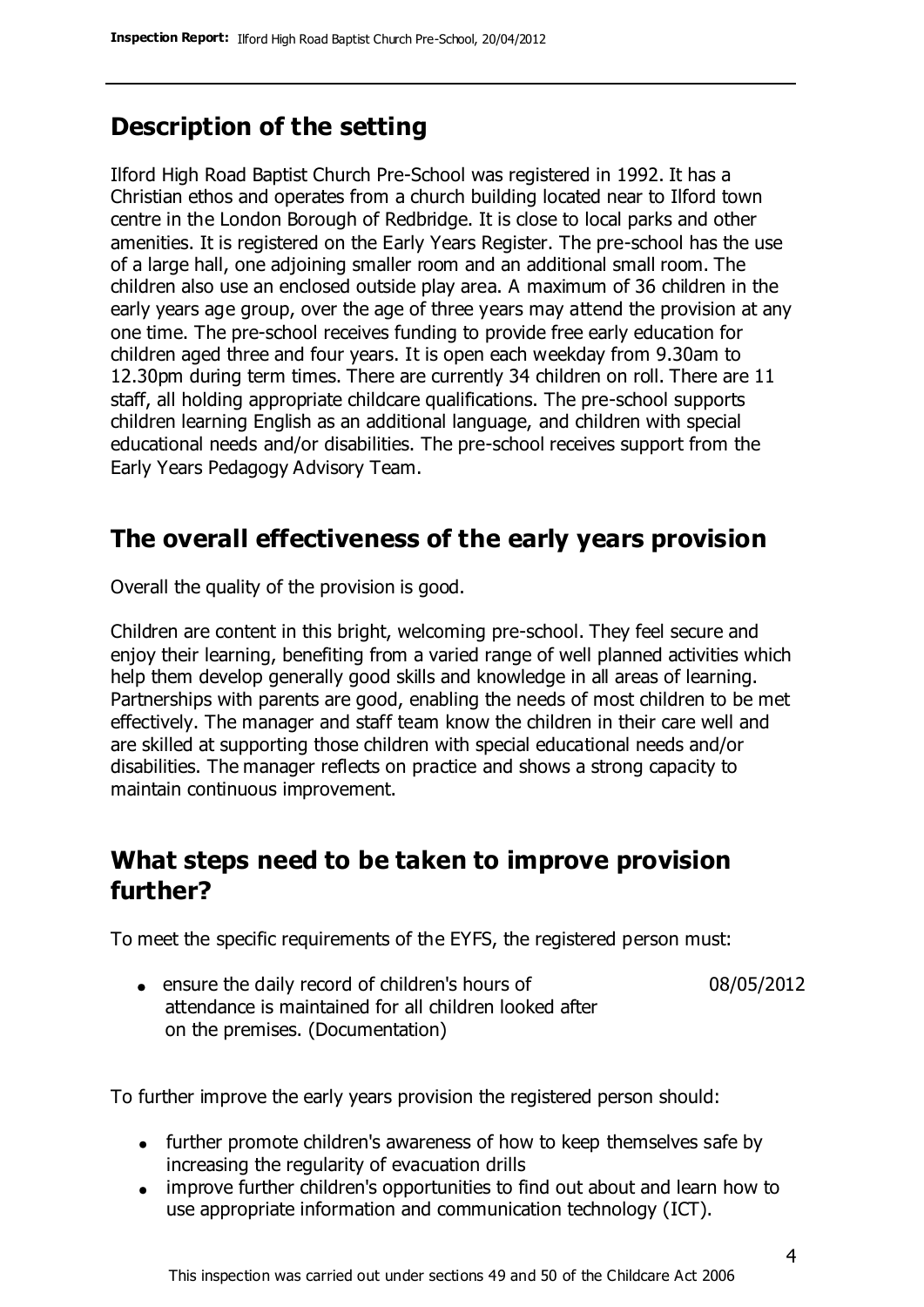## **The effectiveness of leadership and management of the early years provision**

Staff have a good understanding of safeguarding issues and procedures to be followed, so protect children's welfare effectively. There are good systems in place to ensure procedures are followed in the absence of the manager. Robust recruitment procedures ensure that only those who are cleared to work with children do so. The record of children's hours of attendance is not always kept, which is a breach of a specific legal requirement; however, so far this has had no affect on children's welfare. The pre-school is secure and hazards are minimised with the use of an effective risk management system. All staff demonstrate their awareness of safety procedures as they move around the pre-school. All records relating to children's individual health and general well-being are well maintained. An evacuation procedure is in place and some practises of this system take place; however, these are not sufficiently regular to help children develop their understanding of how to stay safe in an emergency situation.

The whole staff team is enthusiastic and committed to providing enjoyable and stimulating activities for children, doing so effectively. Staff are supported well by the special educational needs coordinator who has good links with other professionals. This partnership working helps to plan specific activities for children with special educational needs and/or disabilities.

Staff appraisals encourage team members to review how they work, and staff discuss any concerns and plans for improvement at their regular meetings. The pre-school has made a number of improvements since the last inspection and continues to review the provision, making further useful improvements. Children play in a well resourced outside area. This space is not used as effectively as possible; however, the manager already identified this weakness and has suitable improvement plans in place.

Children and staff represent a wide range of cultures at this pre-school, and everyone is treated with respect. Children learn about a variety of languages and backgrounds when they dress in traditional costume in a celebration of their heritage. Staff use children's home languages when appropriate and plan carefully for all new children to make sure they, and their parents, feel welcome in the setting.

Staff generally provide a wide range of good quality resources and children benefit from activities to cover most areas of learning daily. There are limited opportunities for all children to use ICT equipment, however, which prevents children from practising such skills daily, if they wish. Staff are deployed well across activities to provide support as children play.

Parents are consulted about aspects of the provision and it is clear that parents and relatives feel comfortable when speaking to the manager and other staff at the beginning and end of sessions. Parents are familiar with their child's 'key person', so they know that they can speak to someone if they want to talk about their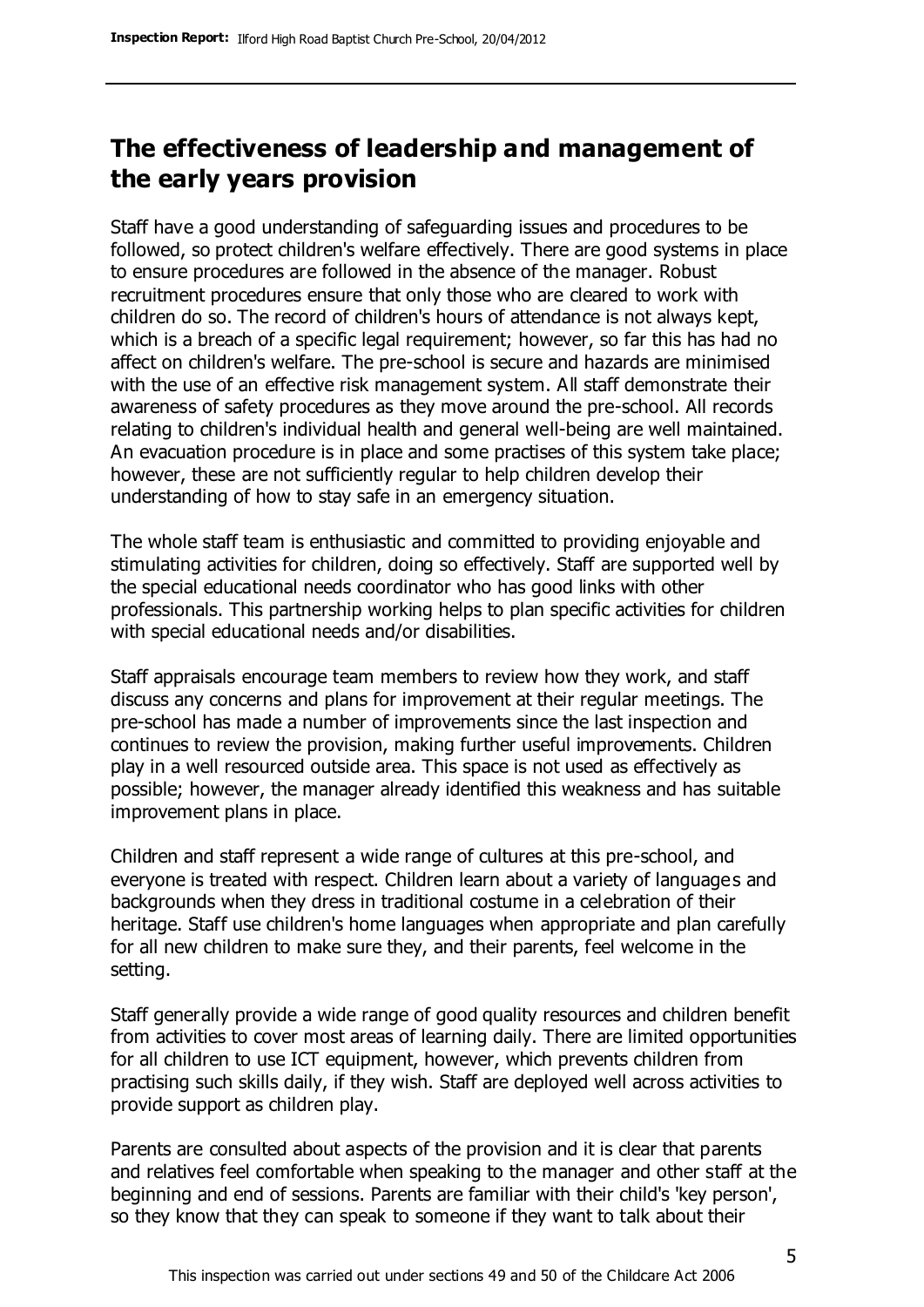child's development.

### **The quality and standards of the early years provision and outcomes for children**

Children arrive full of enthusiasm and play happily in this pre-school. They form close relationships with the adults and other children, demonstrating this in their play. All children develop independence skills as they choose activities freely; they are inquisitive and fully engaged in their learning. They begin to develop early literacy skills well, readily picking out their name cards on arrival. Children are confident and active learners. They enjoy using their imaginations, adapting equipment to enhance their play. For example, they ask to make paper hats when they have finished drawing on their paper. Staff encourage them to think about what equipment they will need to shape and stick the paper in order to create the hats.

Children develop a broad knowledge of the local area and the world around them. They benefit from visits to the local park and library; visitors to the pre-school help them learn about healthy living. Children play happily alongside one another during imaginative play. Children make 'cakes' and 'cups of tea' for each other and adults, and dress up as postal workers to deliver mail. They are helpful to one another as they run to give a ball to a friend, so that they can play together, showing the harmonious relationships that exist between children.

The outside area is used to good effect overall. Children learn about growing from taking part in planting activities outside. They describe the methods they use and name the friends who also take part. Children learn about shapes and sizes when playing with sand and water, and they are developing early writing skills when painting and drawing. Staff demonstrate knowledge of the importance of providing activities to develop children's dexterity so that they have the skills necessary when learning how to write.

Children progress well as they learn how to stay healthy. They enjoy fresh air daily in the outside area and eager to exercise by using toy cars, balls and slides. Staff teach children to wash their hands before they eat, so children learn good hygiene routines. Children eagerly take on responsibilities, as they help themselves to fruit and pour their own drinks. Snacks are healthy, varied and organised to allow children to make choices about when and what they eat.

Children help themselves to tissues when they need them and are reminded to put used tissues in the bin. They help to tidy away toys and individuals take turns to choose what short DVD to watch after outside play on certain days. Children learn how to keep themselves safe, with reminders about 'rules' from staff. Children behave well as a consequence and picture prompts displayed inside and out, serve as further reminders.